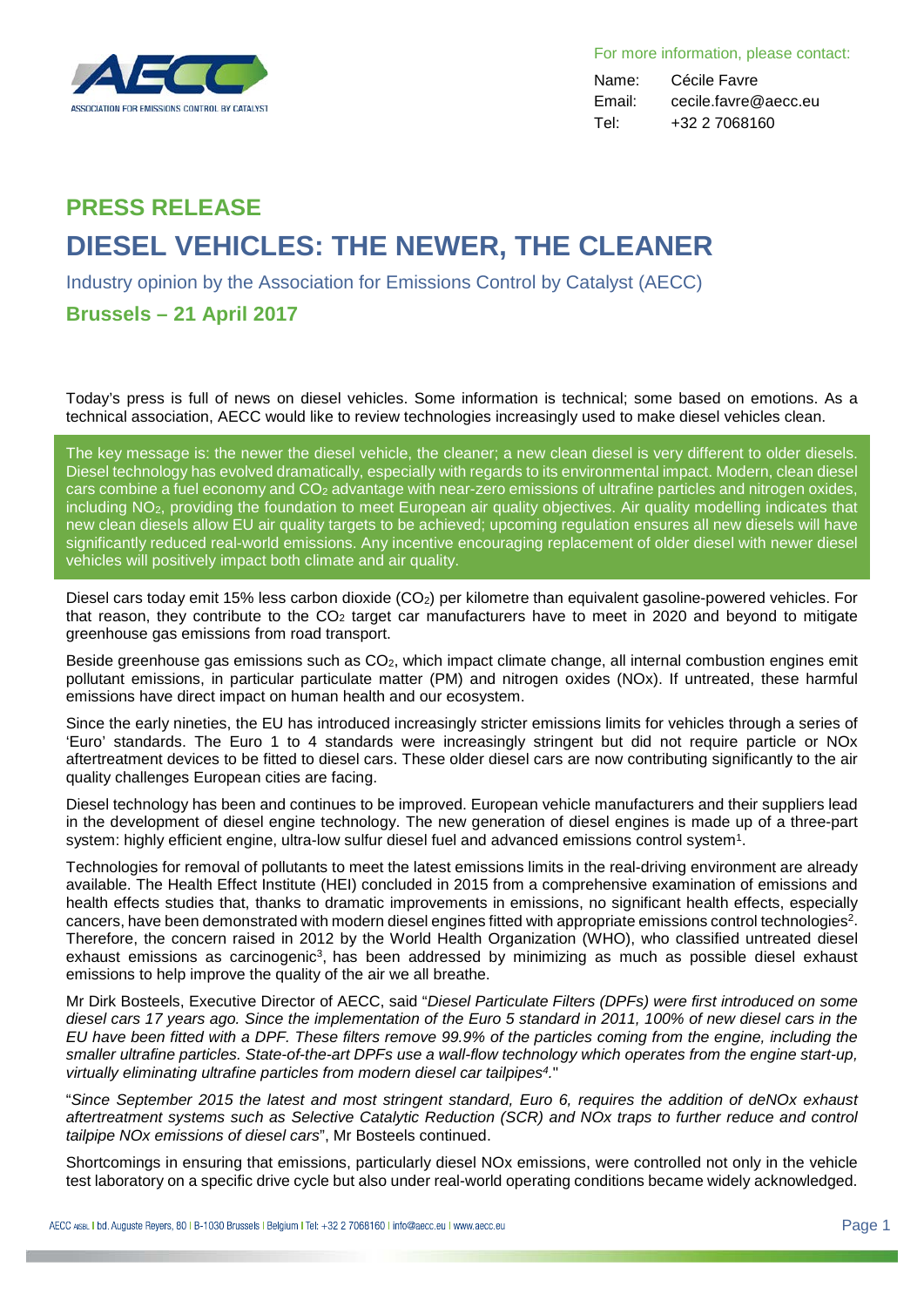

AECC has been measuring off-cycle emissions of vehicles for more than a decade (see chart). First it was on the Artemis test cycle, which is more representative of real-world driving than the regulatory test cycle. Since 2012 it has then been with on-road tests where the vehicle is fitted with a Portable Emissions Measurement System (PEMS).

Diesel vehicles tested confirm that real-world performance did not always improve at the same pace as the Euro 3 to 5 NOx limits but overall a downwards trend is observed.

The Euro 6 standard has now been upgraded to account for Real-Driving Emissions (RDE) which will make sure deNOx aftertreatment



technologies are used to their full potential, decreasing vehicle NOx emissions still further. This comes into effect from September 2017 onwards.

The EU automotive industry and its supply chain have continued to further improve emissions control of diesel vehicles and a number of Euro 6 diesel cars are now available on the EU market with very low real-world tailpipe emissions. In 2015 AECC contracted the consulting engineering company Ricardo to measure real-world emissions of a Euro 6 diesel rental car<sup>5</sup>; particles and NOx emissions were measured with a PEMS when the car was driven on a mix of urban, rural and motorway roads. Both particles and NOx emissions were below the Euro 6d limits showing clean diesel is already available to buy. Emissions Analytics, via their Equa index<sup>6</sup>, or ADAC, via their EcoTest<sup>7</sup>, provide lists of diesel models that are already clean and meet the Euro 6 NOx limit in the real-world. The list of Emissions Analytics shows 19 diesel car models with low real-world NOx emissions (A or B ranking).

This is only a start; with mandatory RDE requirements implemented as of September this year, all diesel cars will have to comply with more stringent regulation during real-driving. Technology for emissions control is available and clean diesel car models are available on the market. A lot is and will still change on the emissions of diesel cars.

Decisions on which vehicles are allowed or not to drive in cities should not just rely on the name of a technology – in this case "diesel" – but need to be based on the pollutant emissions that these vehicles produce. Only then will they contribute to accelerate the clean-up of the vehicle fleet and help improve urban air quality and lower  $CO<sub>2</sub>$  emissions.

More information and results from numerous emissions test campaigns are available fro[m www.aecc.eu.](http://www.aecc.eu/)

## References:

- <sup>1</sup> [www.cleandieseltech.eu](http://www.cleandieseltech.eu/)
- <sup>2</sup> [www.healtheffects.org/publication/executive-summary-advanced-collaborative-emissions-study-aces](http://www.healtheffects.org/publication/executive-summary-advanced-collaborative-emissions-study-aces)
- <sup>3</sup> [http://publications.iarc.fr/Book-And-Report-Series/Iarc-Monographs-On-The-Evaluation-Of-Carcinogenic-Risks-To-](http://publications.iarc.fr/Book-And-Report-Series/Iarc-Monographs-On-The-Evaluation-Of-Carcinogenic-Risks-To-Humans/Diesel-Exhaust-2012)[Humans/Diesel-Exhaust-2012](http://publications.iarc.fr/Book-And-Report-Series/Iarc-Monographs-On-The-Evaluation-Of-Carcinogenic-Risks-To-Humans/Diesel-Exhaust-2012)
- <sup>4</sup> [www.aecc.eu/wp-content/uploads/2016/08/110629-AECC-presentation-ETH.pdf](http://www.aecc.eu/wp-content/uploads/2016/08/110629-AECC-presentation-ETH.pdf)
- <sup>5</sup> [www.aecc.eu/wp-content/uploads/2016/08/150618-Integer-conf-AECC-RDE-Program-presentation-final.pdf](http://www.aecc.eu/wp-content/uploads/2016/08/150618-Integer-conf-AECC-RDE-Program-presentation-final.pdf)
- <sup>6</sup> <http://equaindex.com/equa-air-quality-index/>
- <sup>7</sup> [www.adac.de/infotestrat/adac-im-einsatz/motorwelt/ecotest\\_feinstaub.aspx?ComponentId=290529&SourcePageId=6729](http://www.adac.de/infotestrat/adac-im-einsatz/motorwelt/ecotest_feinstaub.aspx?ComponentId=290529&SourcePageId=6729)

## Note for editors:

AECC is an international non-profit scientific association of European companies operating worldwide in the research, development, testing and manufacture of key technologies for emissions control. Their products are the ceramic substrates for catalysts and filters; catalysts (substrates with catalytic materials incorporated or coated); adsorbers; filter-based technologies to control engine particulate emissions; and speciality materials incorporated into the catalyst or filter. Members' technology is integrated in the exhaust emissions control systems of cars, commercial vehicles, buses, non-road mobile machinery and motorcycles in Europe. More information on AECC can be found at [www.aecc.eu.](http://www.aecc.eu/)